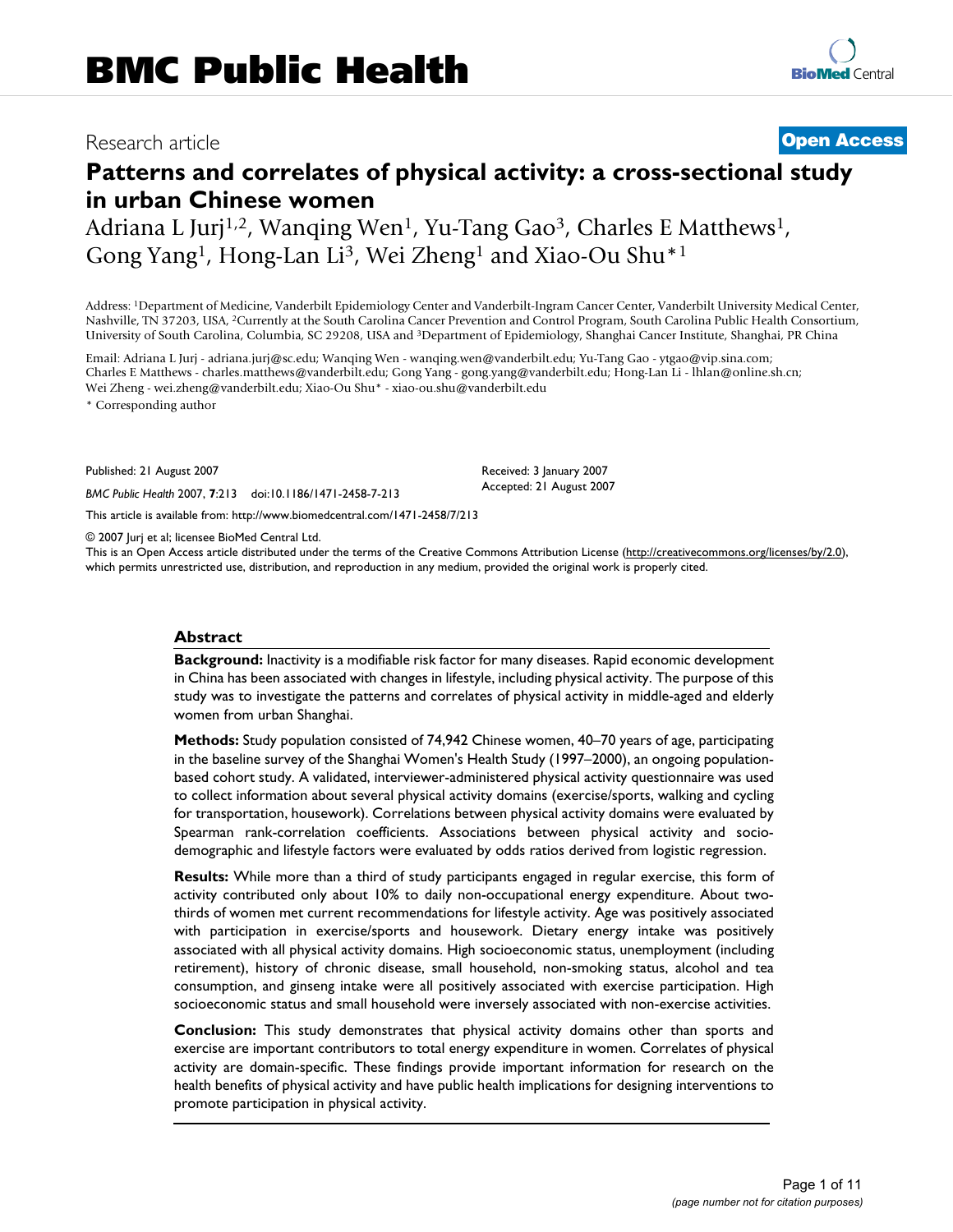# **Background**

Substantial data from the literature indicates that physical activity is an important modifiable risk factor for many diseases. Regular physical activity has been linked to a reduced risk of coronary heart disease [1,2], hypertension [3,4], stroke [5,6], type 2 diabetes mellitus [7,8], certain cancers [9-12], osteoporosis [13], and obesity [14-16], as well as decreased cardiovascular and overall mortality [17-19]. According to the World Health Organization (WHO), physical inactivity is responsible for 1.9 million deaths globally every year [20]. Despite this body of knowledge and sustained efforts to promote increased physical activity participation, the prevalence of physical activity in most industrialized countries remains low [21- 24]. Women have been consistently found to have lower rates of participation in physical activity than men [21,22,24-28], although most of these studies assessed leisure-time physical activity only [22,25-27]. As physical activity occurs in multiple social aspects, other domains of physical activity are particularly important contributors to energy expenditure for women because they tend to spend more time than men participating in housekeeping, shopping, and food preparation activities [29]. The amount of energy spent in activities related to the household was higher for women than for men (33.3% vs. 20.1%), and leisure-time physical activity contributed only 5% of the total daily energy expenditure in a study carried out in a sample of US adults by Dong et al. [30].

Successful development and implementation of interventions to increase participation in physical activity can benefit from thorough understanding of factors associated with this behavior. A large body of research reviewed by Trost and colleagues has identified various personal, social, and environmental correlates of physical activity [31]. Younger age [25,26,32], higher level of education [22,26,32-36], and higher income [34-37] are well-documented factors associated with increased participation in physical activity. Leisure-time physical activity was also associated with alcohol consumption [33,38] and nonsmoking status [26,27,34,35,37], as well as with low intake of fat and high intake of fruits and vegetables [37- 39]. However, little is known about correlates of other domains of physical activity such as housework or commuting, which have been found to have health benefits  $[6,11,40]$ .

Rapid economic development in China has been associated with an increased prevalence of overweight and several chronic diseases [41-43], paralleling changes in lifestyle, including physical activity. While data regarding prevalence and correlates of physical activity in China are not well described, the Shanghai Women's Health Study (SWHS), a population-based cohort study, represents a

unique resource for characterizing physical activity patterns and their effect on various health outcomes.

The purpose of this study was to describe the patterns of, and interrelations between, physical activity domains, including exercise/sports, transportation, and housework. The study also examines the associations of physical activity domains with socio-demographic and lifestyle factors, and with health status in a population of middle-aged and older Chinese women using the baseline survey data of the SWHS.

# **Methods**

#### *Study population*

The authors examined baseline data from the SWHS, an ongoing population-based prospective cohort study. The study was approved by the Institutional Review Boards of all participating institutions, and written informed consent was obtained from all participants. A detailed description of the study methodology has been published elsewhere [44]. Briefly, eligible participants for the SWHS were all women 40–70 years of age, residing in seven geographically defined areas of urban Shanghai, China. The study communities were selected because they were similar to urban Shanghai in terms of disease incidence rates and demographic characteristics. Before the study was initiated, rosters of all female residents between the ages of 40 and 70 were obtained from administrative offices of the study communities. All eligible women were approached in their homes by a local community health worker and a trained interviewer to determine interest in participating in the study. After obtaining informed consent from participants, a second home visit was scheduled to collect the self-administered questionnaire provided at the first visit, and to conduct an in-person interview, take anthropometric measurements and collect biological samples.

Of 81,170 eligible participants, 75,221 (92.7%) completed the baseline survey between 1997 and 2000. Reasons for nonparticipation included: refusal (n = 2,407, 3.0%), absence during the recruitment period (n = 2,073, 2.6%), and other miscellaneous reasons  $(n = 1,469,$ 1.8%). Completion of the self-administered questionnaire identified 279 women (0.4%) younger than 40 or older than 70 years that were further excluded, leaving 74,942 women in the baseline cohort.

### *Assessment of physical activity*

Physical activity data were collected via an in-person interview using a physical activity questionnaire (PAQ) that was validated in a sample of approximately 200 women from the SWHS [45]. Reproducibility (2-year test-retest) for adolescent and adult exercise participation ( $k = 0.85$ ) and  $k = 0.64$ , respectively), and adult exercise energy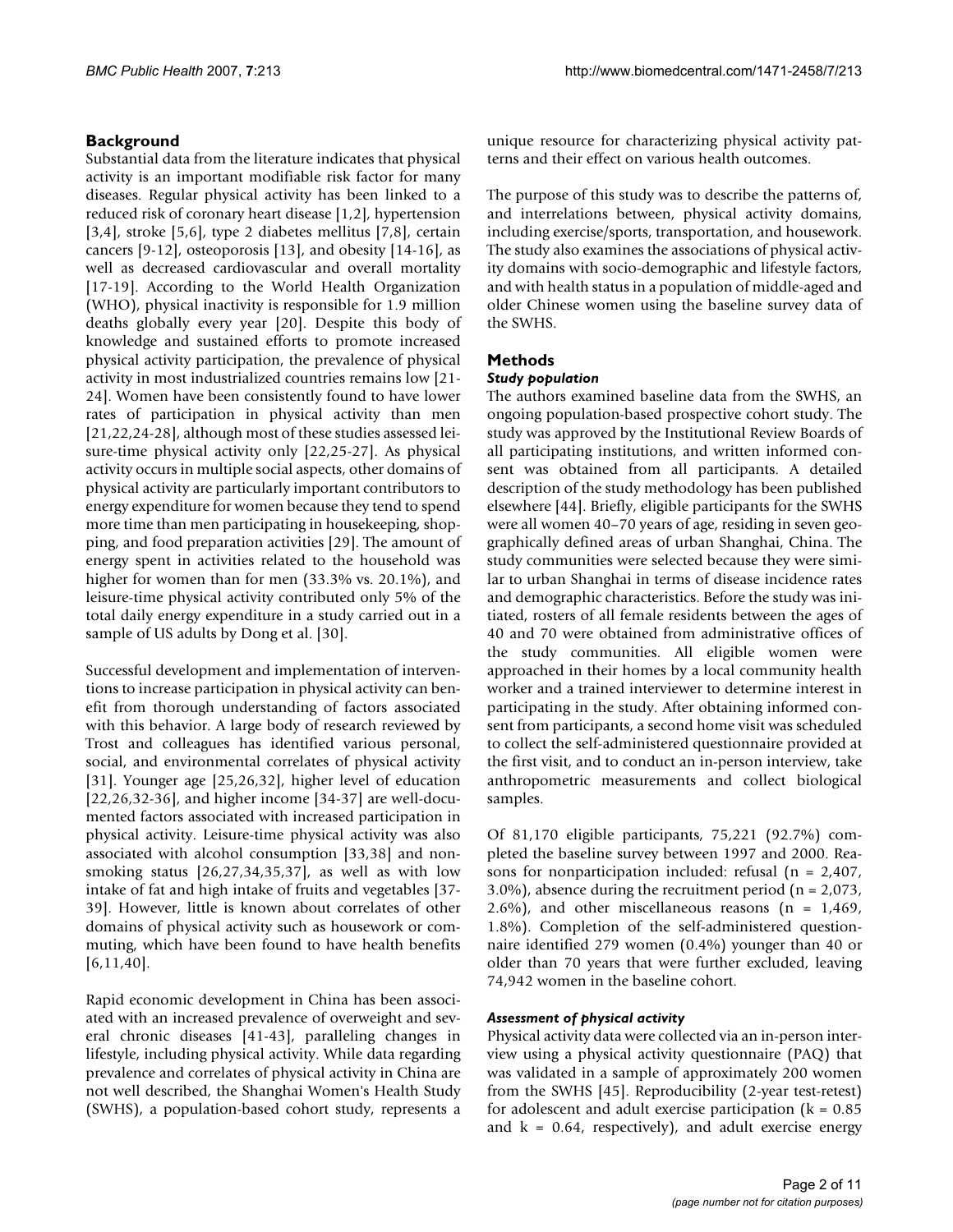expenditure (ICC = 0.70) were reasonable. Validity evaluated by comparing the results of the first and second administrations of the PAQ with the 7-day physical activity logs and the 7-day physical activity recalls was also good; moderate to strong correlations were found for most physical activity variables (Spearman correlation coefficients between 0.33–0.87) [45].

At the baseline survey, participants were first asked if they had engaged in regular exercise/sports (at least once a week for at least three months a year) during the preceding five years. Exercisers were asked to report details for up to three types of exercise/sports (i.e. type, hours/week, and years of participation in each activity), as well as how often they had sweated during exercise. Likewise, they were asked whether they had engaged in regular exercise during adolescence (13–19 years of age), the average duration (hours/week), and length of participation (years). Participation in athletic teams during adolescence was also evaluated. In terms of non-exercise activities, women were asked about participation in active transportation (i.e. walking and cycling to/from work, daily errands), stair climbing (flights of stairs/day), and housework (hours/day). Finally, women were asked to report the proportion of housework that they did by themselves. The time frame for these non-exercise activities was the preceding year.

Physical activity energy expenditure was estimated using standard metabolic equivalent (MET) values [46]. Adult exercise/sports energy expenditure was estimated by the weighted average of energy expended in all activities reported over the five years preceding the interview (METh/week/year). For non-exercise activities, the authors estimated the energy expenditure in MET-h/week using appropriate MET values (i.e. walking: 3.3, cycling: 4, stair climbing: 9, and housework: 2) and the corresponding reported duration of the activity (hours/week).

Activities of 3 to 6 MET-h were classified as moderate and those >6 MET-h as vigorous intensity [46]. In order to evaluate adherence to CDC/ACSM guidelines, the authors calculated the proportion of women that met current recommendations of 150 minutes per week of moderate activity (e.g. Tai Chi, dancing, walking, cycling) or 60 minutes of vigorous activity (e.g. jogging, martial arts gymnastics, stair climbing) per week. Housework, categorized as light activity (2 MET-h), was not included in these calculations.

Occupational activity in the last job held by participants was categorized as low, medium, or high based on more than 300 different job titles using a coding system previously developed for the Shanghai urban population [47]. Clerks and accountants are examples of low activity occupations, while cooks and machine operators are examples of high activity occupations.

### *Assessment of potential correlates of physical activity*

Baseline information regarding demographics (age, marital status, family size (number of people living together), education, income, and employment history), lifestyle behaviors (cigarette smoking, alcohol consumption, tea consumption, ginseng intake, TV watching), menopausal status (defined as cessation of menstrual periods for 12 months or longer excluding lapses caused by pregnancy and breastfeeding), and medical history was collected through a self-administered questionnaire. Dietary data were collected by in-person interviews using a validated food frequency questionnaire [48] administered at the same time as the physical activity questionnaire. The food frequency questionnaire used in the SWHS includes 71 food items and food groups that cover about 86% of commonly consumed foods in urban Shanghai. For each food item or food group, subjects were asked how frequently (daily, weekly, monthly, yearly, or never) they consumed the food or food groups over the past year, followed by a question on the amount consumed in lians (50 g/lian) per unit of time. Daily energy intake and other nutrient intake data were derived from reported food intake and nutrient content listed in the Chinese Food Composition Tables [49]. Energy intake was included as a continuous variable in the current analysis.

Weight and height were measured by interviewers using a standardized protocol at the time of interview.

### *Statistical analysis*

The prevalence of various domains of physical activity was calculated as the percentage of women involved in that activity. Median, 25th, and 75th percentiles are presented for continuous variables because their distributions were skewed. Body mass index (BMI) was calculated as weight  $(kg)/squared$  height  $(m<sup>2</sup>)$ . BMI was categorized according to Chinese standards, that is: underweight to normal (<24 kg/m<sup>2</sup>), overweight (24.0–27.9 kg/m<sup>2</sup>), and obese ( $\geq 28$  $kg/m<sup>2</sup>$  [50].

Correlations among energy expenditure estimates from various domains of physical activity were evaluated using the partial Spearman rank-correlation coefficient (r). For practical reasons the authors dichotomized energy expenditure (MET-h/week) from non-exercise activities at the median to create binary variables to be used in logistic regression. The associations of physical activity domains with demographics, behavioral factors, health status, and dietary energy intake were evaluated by odds ratios (OR) and 99% confidence intervals (CI) derived from logistic regression. Given the large sample size available for the analyses, the level of statistical significance was set at 0.01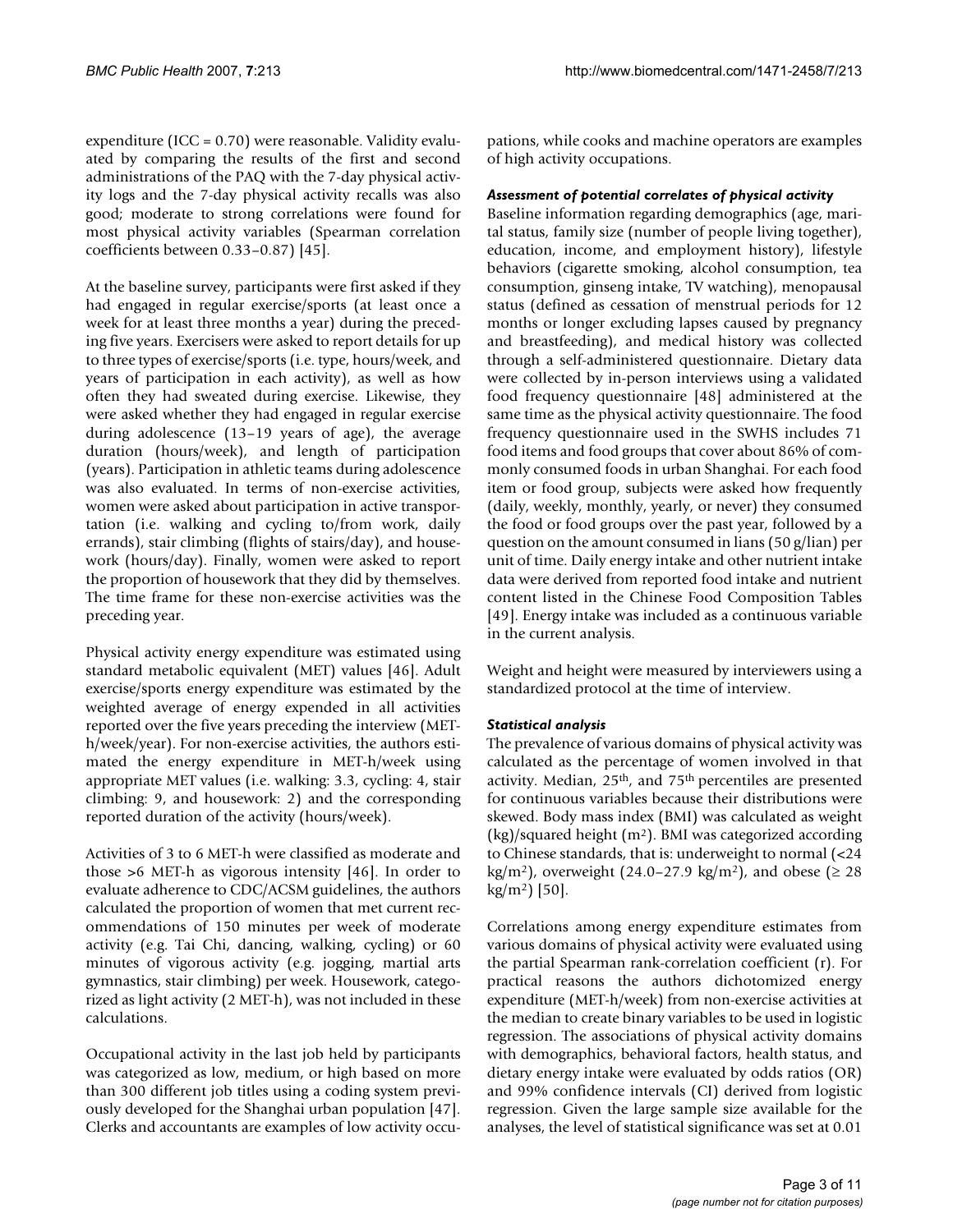and all tests were two-tailed. Statistical analyses were performed using SAS version 9.1 for Windows (SAS Institute, Carry, NC).

# **Results**

Demographic characteristics of the study population have been previously published [44]. In brief, the mean age of the participants was 52.1 years (standard deviation 9.1), and 50.4% of them were premenopausal. Most of the women reported education at the middle school level or below (58.5%); a large proportion had their longest job in the manufacturing sector (47.4%) and almost half (48.9%) were employed at baseline. About half of the women were of normal body weight and 12% were obese according to the Chinese classification of BMI.

# *Prevalence and patterns of physical activity*

Physical activity patterns reported during adolescence and adulthood are presented in table 1. More than three fourths of the women participated in exercise/sports during adolescence, with a median duration of two hours per week. This finding may reflect participation in physical education classes in middle and high school. The prevalence of reported regular exercise during the preceding five years was 35.5%, and 50% for women who reported exercising more than two hours per week. Those who exercised during adolescence were more likely to be adult exercisers (OR: 1.5, 99% CI: 1.4, 1.5). Most of the regular exercisers (76.4%) reported participation in only one activity, 19% in two activities and 5% in three activities (data not shown). The most common types of exercise reported were fitness-oriented traditional Chinese exercises of moderate intensity. The prevalence of vigorous activity reported was low (8% of exercisers). In contrast, active commuting to work (referred to as transportation), especially walking, was reported by more than 90% of women who were employed at the time of interview. Among women reporting these activities, the median duration of walking was about five hours per week and cycling to and from work about three hours per week. Almost all women reported walking, and only 8% reported biking for purposes other than transportation to work (referred to as daily activity). A large amount of time was spent in housework (median: 14 hours/week). Only 7% of participants reported recent jobs that required high levels of activity.

When all moderate and vigorous non-occupational activities were taken into account, 63.8% of participants met current CDC/ACSM recommendations [51].

Overall, more than 90% of participants' reported physical activity energy expenditure was from non-exercise activities. Total energy expenditure was, on average, higher in regular exercisers than in non-exercisers (105.5 vs. 96.7

MET-h/week), but the amount of energy expended in non-exercise activities, most of moderate intensity, was higher in non-exercisers (96.7 vs. 92.1 MET-h/week) (table 2). Regular exercisers reported expending less energy in transportation and more energy walking and cycling for habitual daily activities than non-exercisers.

As presented in table 3, energy expenditure from exercise/ sports was correlated inversely and weakly with that from transportation  $(r = -0.11)$ ; inverse correlations between transportation and daily activities  $(r = -0.24)$  and housework  $(r = -0.23)$ , respectively, were also noted. A positive correlation was observed between energy expenditures in daily activities and housework (table 3).

### *Correlates of exercise/sports and non-exercise activities*

Older age and being unemployed (including retired and never employed) were positively associated with participation in exercise/sports and higher levels of housework (tables 4 and 5). Interestingly, some of the associations of physical activity domains with socio-demographic and lifestyle variables were in opposite directions for exercise/ sports and non-exercise activities. For example, women with more education, more income, who were professionals, or had a smaller family size were more likely to report exercise participation, but they reported fewer non-exercise activities. Being a widow was not associated with participation in sports/exercise, but widows were more likely to walk or bike for transportation to and from work (OR: 1.26) and were less likely to do housework (OR: 0.87) than currently married women. Women who had never been married were less likely to exercise regularly or to expend energy in daily activities and housework. Chronic disease history was positively associated with exercise/ sports (OR: 1.20) and somewhat inversely associated with non-exercise activities (ORs between 0.90 and 0.96). The most common types of exercise among women with a history of chronic disease were Tai Chi and other slow movement exercises (84.8%).

Among behavioral factors, cigarette smoking was negatively associated with regular exercise (OR: 0.75, 99% CI: 0.68, 0.83), while alcohol consumption (OR: 1.26, 99% CI: 1.13, 1.40), tea consumption (OR: 1.15, 99% CI: 1.11, 1.19), and ginseng intake (1.50, 99% CI: 1.45, 1.55) were all positively associated with regular exercise. Watching TV more than four hours/day was negatively associated with participation in sports/exercise, but was positively associated with housework and walking or biking for daily activities. Both exercise and non-exercise activities were significantly associated with increased total dietary energy intake (ORs between 1.21 and 1.38). Food groups had a very weak correlation with energy expenditure; therefore, these data are not presented in the tables.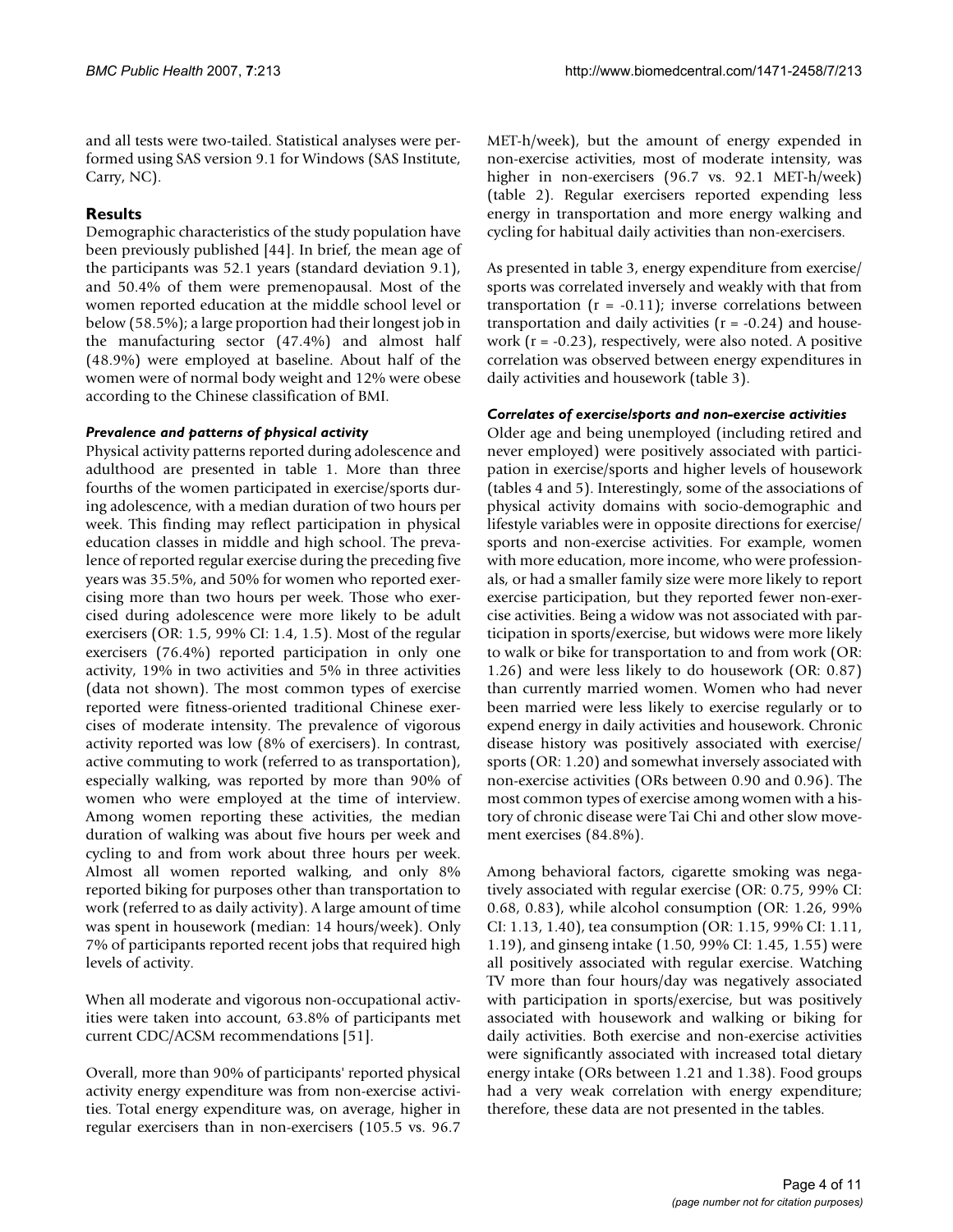#### **Table 1: Physical activity levels of middle-aged and elderly Chinese women, SWHS, 1997–2000**

|                                                                | Number of participants (%) | Median (25th, 75th percentiles) |
|----------------------------------------------------------------|----------------------------|---------------------------------|
| I. Adolescence (13-19 years of age)                            |                            |                                 |
| Exercise/sports                                                | 58,071 (77.5)              |                                 |
| Hours/week*                                                    |                            | 2(2, 5)                         |
| Part of a sports team/Participation in tournaments             | 20,472 (27.3)              |                                 |
| II. Adult                                                      |                            |                                 |
| <b>Exercise/Sports (past 5 years)</b>                          | 26,612 (35.5)              |                                 |
| Most common exercise types <sup>†</sup>                        |                            |                                 |
| Tai Chi and other slow movement exercises                      | 21,107 (79.3)              |                                 |
| Dancing                                                        | $3,760$ (14.1)             |                                 |
| Walking                                                        | 1,003(3.8)                 |                                 |
| Jogging                                                        | 897 (3.4)                  |                                 |
| Martial arts gymnastics                                        | 821(3.1)                   |                                 |
| Exercise intensity#                                            |                            |                                 |
| Moderate                                                       | 24,595 (92.4)              |                                 |
| Vigorous                                                       | 2,017(7.6)                 |                                 |
| Sweating during exercise                                       |                            |                                 |
| Usually did not sweat                                          | 11,329(42.6)               |                                 |
| Sweat most of the time                                         | 6,618(24.9)                |                                 |
| Sweated every time                                             | 8,656 (32.5)               |                                 |
| Hours/week*                                                    |                            | $2.1$ (1.1, 4.2)                |
| MET-h/week*                                                    |                            | 9.2(4.6, 17.5)                  |
| Non-exercise activities (past year)                            |                            |                                 |
| Stair climbing                                                 | 61,186(81.6)               |                                 |
| Number of flights of stairs/week*                              |                            | 84 (56, 12.6)                   |
| Transportation§                                                |                            |                                 |
| Walking                                                        | 36,225 (94.6)              |                                 |
| Hours/week*                                                    |                            | 5.4(2.9, 12.5)                  |
| Cycling                                                        | 13,711(35.8)               |                                 |
| Hours/week*                                                    |                            | 3.4(2.5, 5)                     |
| Daily activityll                                               |                            |                                 |
| Walking                                                        | 74,818 (99.8)              |                                 |
| Hours/week*                                                    |                            | 10.5(7, 14)                     |
| Cycling                                                        | 6,110(8.2)                 |                                 |
| Hours/week*                                                    |                            | 3.5(1.8, 3.5)                   |
| Housework                                                      |                            |                                 |
| Amount done by participant                                     |                            |                                 |
| Less than half                                                 | 8,044 (10.7)               |                                 |
| Half                                                           | 15,720 (21.0)              |                                 |
| All                                                            | 51,176 (68.3)              |                                 |
| Hours/week*                                                    |                            | 14(14, 21)                      |
| MET-h/week from non-exercise activities                        |                            | 94.6 (70.4, 125.3)              |
| MET-h/week - Total                                             |                            | 100.2 (74.2, 131.5)             |
| III. Occupational activity (last job)<br><b>Activity level</b> |                            |                                 |
| Low                                                            | 32,159 (43.1)              |                                 |
| Medium                                                         | 37,421 (50.2)              |                                 |
| High                                                           | 5,033(6.8)                 |                                 |
|                                                                |                            |                                 |

\*Calculated only for those involved in the corresponding activity (nonzero values)<br>\*Each exercise type (up to three) reported by a person is counted in the corresponding category; therefore, the percentages may exceed 100<br>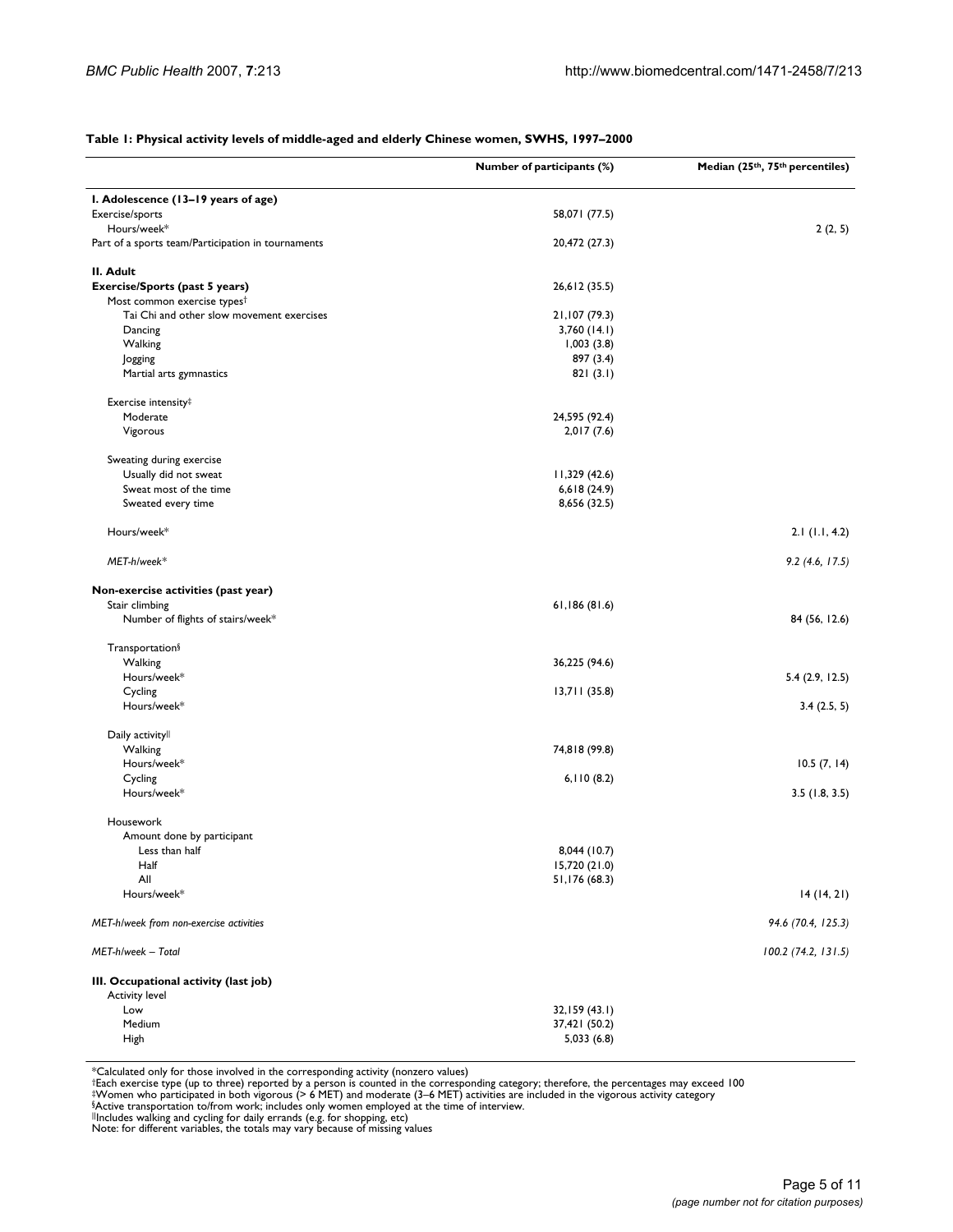**Table 2: Sources of physical activity energy expenditure, SWHS, 1997–2000**

|                             | Non-exercisers                                           | <b>Exercisers</b>   |  |  |
|-----------------------------|----------------------------------------------------------|---------------------|--|--|
|                             | <b>MET-h/week</b>                                        |                     |  |  |
|                             | Median (25 <sup>th</sup> , 75 <sup>th</sup> percentiles) |                     |  |  |
| Total                       | 96.7 (70.9, 128.7)                                       | 105.5 (80.9, 135.8) |  |  |
| Exercise/sports             |                                                          | 9.2(4.6, 17.5)      |  |  |
| Non-exercise<br>activities  | 96.7 (70.9, 128.7)                                       | 92.1 (69.1, 119.9)  |  |  |
| Transportation*             | 24.8 (14.9, 49.5)                                        | 23.8 (13.8, 41.3)   |  |  |
| Daily activity <sup>†</sup> | 34.7 (23.1, 46.2)                                        | 46.2 (23.1, 57.8)   |  |  |
| Stair climbing              | $5.3$ (2.1, 8.4)                                         | $5.3$ $(2.1, 8.4)$  |  |  |
| Household<br>activities     | 28.0 (28.0, 42.0)                                        | 28.0 (28.0, 42.0)   |  |  |

\*Transportation to/from work

†Includes walking and cycling for daily errands (e.g., for shopping, etc)

### **Discussion**

The present analysis provides valuable insights into patterns and correlates of physical activity among urban, middle-aged and older Chinese women. In general, the study population is physically active with 63.8% of the women meeting current CDC/ACSM recommendations for moderate and vigorous activity, not including housework. Of note is that regular participation in exercise/ sports contributed only about 10% to the total non-occupational physical activity energy expenditure, while active transportation (especially walking) for daily activities and commuting and housework were the main contributors to total daily energy expenditure. This finding underscores the importance of designing instruments that take into account all physical activity domains, especially in women, who have been consistently shown to be less likely to participate in leisure-time physical activity [22,25-28], but spend more time in household activities [29,30,37]. Women who were physically active during adolescence were also more likely to engage in exercise/ sports during adulthood. Therefore, promotion of physical activity at younger ages may be an effective approach to increasing participation in regular exercise during adulthood. As expected, traditional Chinese exercises were more common in this population of middle-aged and older women. Studies conducted in the United States have consistently shown walking to be the most common leisure-time physical activity among adults of all ages [28,33,37,52]. In our study walking was also the most frequent type of physical activity when walking for exercise, for active transportation to/from work, and for other daily activities were considered together (> 90%). Consistent with previous reports from other Chinese populations [35], active transportation was a major component of energy expenditure from non-occupational activities in this population residing in urban Shanghai. However, the proportion of people acquiring motor vehicles is increasing in China [42], and this would be expected to reduce active transportation in the future.

Overall, energy spent in transportation was somewhat inversely correlated with energy expenditure from exercise/sports, daily activity, and housework, most likely reflecting time constraints and different determinants for these domains of physical activity.

Most of the results from this study regarding correlates of exercise/sports are similar to previous research conducted in industrialized countries [31]. Nevertheless, existing data regarding domain-specific correlates of physical activity, useful for tailoring health promotion strategies, are still insufficient. Sternfeld and colleagues (1999) found that demographic and psychosocial correlates varied by physical activity domains (exercise/sports, active living, household/care giving, and occupational activities) in a random sample of women from the Northern California Kaiser Permanente Medical Care Program and underscored the importance of further investigation in this direction [32].

In this study, similar to previous reports, indicators of high socioeconomic status [34-36] and fewer family responsibilities [33,34] were positively associated with participation in exercise/sports. This suggests better access to and understanding of information regarding the health benefits of physical activity. Active transportation and housework were inversely related to these demographic variables.

**Table 3: Age-adjusted Spearman correlation coefficients between domains of physical activity (MET-h/week), SWHS, 1997–2000**

| <b>Physical activity</b><br>domain | Exercise/sports | Transportation* | Daily activity <sup>†</sup> | Stair climbing | Housework |
|------------------------------------|-----------------|-----------------|-----------------------------|----------------|-----------|
| Exercise/sports                    | 1.00            |                 |                             |                |           |
| Transportation                     | $-0.11$         | 1.00            |                             |                |           |
| Daily activity <sup>†</sup>        | 0.08            | $-0.24$         | 00. ا                       |                |           |
| Stair climbing                     | 0.02            | 0.11            | 0.05                        | 1.00           |           |
| Housework                          | 0.03            | $-0.24$         | 0.45                        | 0.04           | 1.00      |

\*Transportation to/from work

†Includes walking and cycling for daily errands (e.g., for shopping, etc)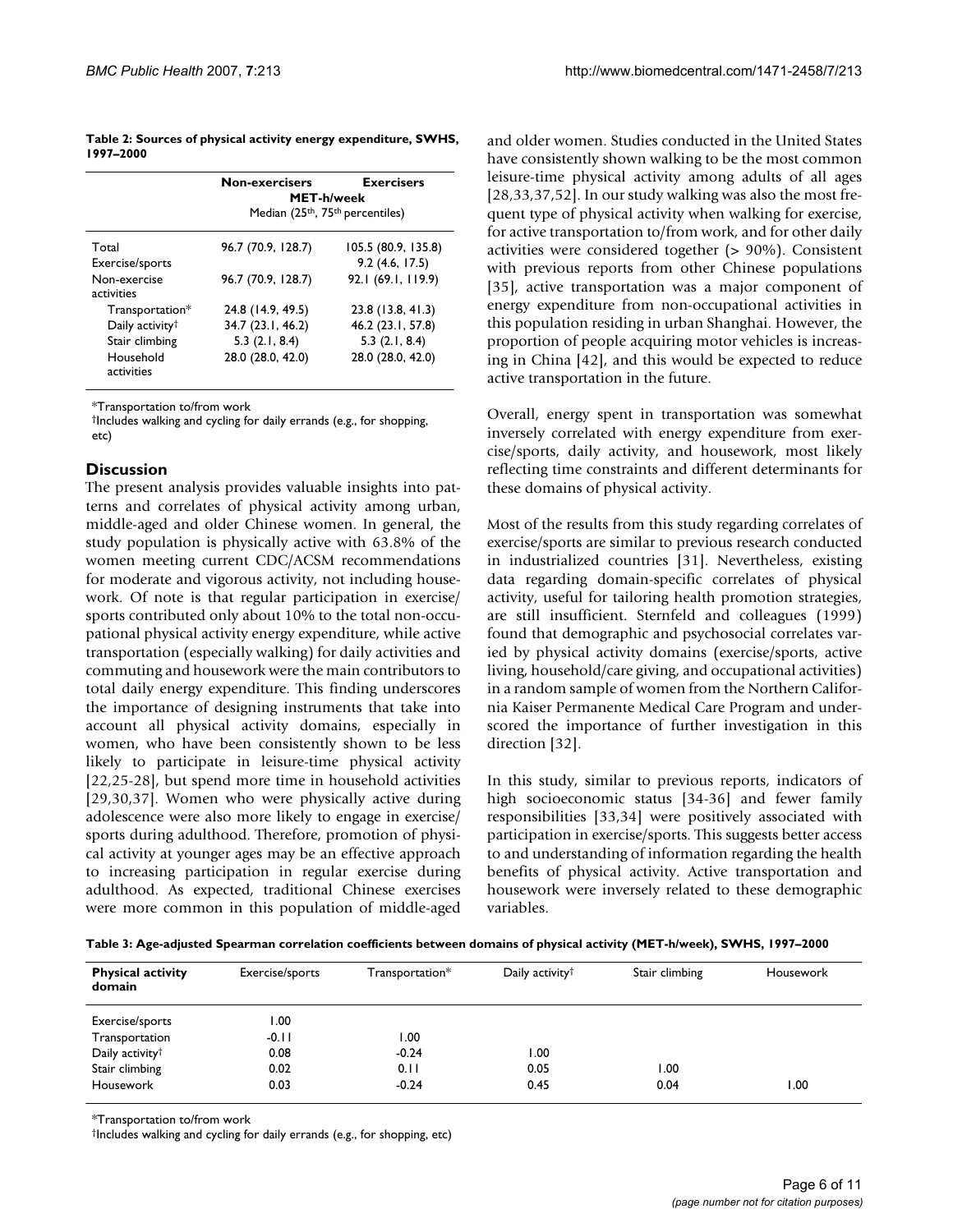|                                      | <b>Sports/exercise</b>         |                                |                 |                          |
|--------------------------------------|--------------------------------|--------------------------------|-----------------|--------------------------|
|                                      |                                |                                | Fully adjusted* |                          |
|                                      | No (n, %)<br>$(n = 48,330)$    | Yes $(n, %)$<br>$(n = 26,612)$ | <b>OR</b>       | 99% CI                   |
| I. Socio-demographics                |                                |                                |                 |                          |
| Age                                  |                                |                                |                 |                          |
| $40 - 44$                            | 17,105 (35.4)                  | 3,813(14.3)                    | 1.00            | Referent                 |
| $45 - 49$                            | 11,399 (23.6)                  | 4,050 (15.2)                   | 1.40            | 1.33, 1.48               |
| $50 - 54$<br>$55 - 59$               | 6,558 (13.6)<br>3,958 (8.2)    | 3,985 (15.0)<br>3,670 (13.8)   | 1.73<br>2.11    | 1.62, 1.85<br>1.94, 2.30 |
| $60 - 64$                            | 4,562 (9.4)                    | 5,163(19.4)                    | 2.55            | 2.34, 2.78               |
| $65 - 70$                            | 4,748 (9.8)                    | 5,931 (22.3)                   | 2.82            | 2.57, 3.09               |
| BMI (kg/m <sup>2</sup> )             |                                |                                |                 |                          |
| $24$                                 | 26,700 (55.3)                  | 13,083 (49.2)                  | 1.00            | Referent                 |
| $24 - 27.9$                          | 16, 125(33.4)                  | 9,783 (36.8)                   | 1.00            | 0.96, 1.03               |
| $\geq$ 28                            | $5,457$ (11.3)                 | 3,733 (14.0)                   | 0.94            | 0.89, 0.99               |
| <b>Menopausal status</b>             |                                |                                |                 |                          |
| Premenopausal                        | 29,263 (60.6)                  | 8,507 (32.0)                   | 1.00            | Referent                 |
| Postmenopausal                       | 19,057 (39.4)                  | 18,099 (68.0)                  | 1.25            | 1.18, 1.32               |
| <b>Marital status</b>                |                                |                                |                 |                          |
| Married                              | 43,621 (90.3)                  | 22,878 (86.0)                  | 1.00            | Referent                 |
| Widowed                              | 2,799 (5.8)                    | 2,801 (10.5)                   | 1.02            | 0.95, 1.08               |
| Separated/Divorced                   | 1,445(3.0)                     | 740 (2.8)                      | 1.02            | 0.93, 1.13               |
| Never married                        | 465 (1.0)                      | 193(0.7)                       | 0.82            | 0.68, 0.98               |
| <b>Education</b>                     |                                |                                |                 |                          |
| None/Elementary                      | 8,321 (17.2)                   | 7,862 (29.6)                   | 1.00            | Referent                 |
| Middle school                        | 19,928 (41.2)                  | 7,755 (29.1)                   | 1.05            | 0.99, 1.11               |
| High school                          | 14,029 (29.0)                  | 6,861 (25.8)                   | 1.28            | 1.20, 1.36               |
| College and above                    | 6,042 (12.5)                   | 4,131 (15.5)                   | 1.44            | 1.33, 1.55               |
| Occupation <sup>†</sup>              |                                |                                |                 |                          |
| Manual workers                       | 24,469 (50.8)                  | 13,309 (50.2)                  | 1.00            | Referent                 |
| Clerical                             | 10,529(21.9)                   | 4,964 (18.7)                   | 1.01            | 0.97, 1.06               |
| Professional                         | 13,133(27.3)                   | 8,256(31.1)                    | 1.06            | 1.01, 1.11               |
| <b>Employment status</b>             |                                |                                |                 |                          |
| Employed                             | 29,126 (60.3)                  | 9,173 (34.5)                   | 1.00            | Referent                 |
| Not employed<br><b>Family income</b> | 19,204 (39.7)                  | 17,439 (65.5)                  | 1.87            | 1.79, 1.95               |
| Low                                  | 13,038 (27.0)                  | 7,773 (29.2)                   | 1.00            | Referent                 |
| Middle                               | 18,870 (39.1)                  | 10,263 (38.6)                  | 1.12            | 1.07, 1.17               |
| High                                 | 16,409 (34.0)                  | 8,573 (32.2)                   | 1.28            | 1.22, 1.34               |
| <b>Family size</b>                   |                                |                                |                 |                          |
| $\geq$ 3                             | 41,513 (85.9)                  | 19,657 (73.9)                  | 1.00            | Referent                 |
| $\overline{2}$                       | 6,060 (12.5)                   | 6,031(22.7)                    | 1.28            | 122, 1.34                |
|                                      | 757 (1.6)                      | 924 (3.5)                      | 1.59            | 1.41, 1.78               |
| Chronic disease‡                     |                                |                                |                 |                          |
| No                                   | 32,232 (66.7)                  | 13,685(51.4)                   | 1.00            | Referent                 |
| Yes                                  | 16,098 (33.3)                  | 12,927 (48.6)                  | 1.20            | 1.16, 1.24               |
| II. Behavioral factors               |                                |                                |                 |                          |
| Regular cigarette smoking            |                                |                                |                 |                          |
| Never                                | 47,029 (97.3)                  | 25,800 (97.0)                  | 1.00            | Referent                 |
| <b>Ever</b>                          | 1,301(2.7)                     | 812(3.1)                       | 0.75            | 0.68, 0.83               |
| Regular alcohol consumption          |                                |                                |                 |                          |
| Never                                | 47,356 (98.0)                  | 25,908 (97.4)                  | 1.00            | Referent                 |
| Everl                                | 974 (2.0)                      | 704 (2.7)                      | 1.26            | 1.13, 1.40               |
| Regular tea consumption              |                                |                                |                 |                          |
| Never                                | 33,944 (70.2)                  | 18,669 (70.2)                  | 1.00            | Referent                 |
| Ever¶                                | 14,386 (29.8)                  | 7,943 (29.9)                   | 1.15            | 1.11, 1.19               |
| Regular ginseng intake               |                                |                                |                 |                          |
| Never<br>Ever**                      | 36,491 (75.5)<br>11,839(24.5)  | 16,237(61.0)                   | 1.00<br>1.50    | Referent<br>1.45, 1.55   |
| TV (hours/day)                       |                                | 10,375 (39.0)                  |                 |                          |
| $\leq 2$                             | 14,274 (29.5)                  | 7,856 (29.5)                   | 1.00            | Referent                 |
| $3 - 4$                              | 23,473 (48.6)                  | 13,060 (49.1)                  | 1.00            | 0.96, 1.04               |
| >4                                   | 10,582(21.9)                   | 5,693(21.4)                    | 0.93            | 0.89, 0.97               |
|                                      | Median (25th, 75th percentile) |                                |                 |                          |

**Table 4: Association of exercise/sports with socio-demographic and behavioral factors, health status, and energy intake, SWHS, 1997– 2000**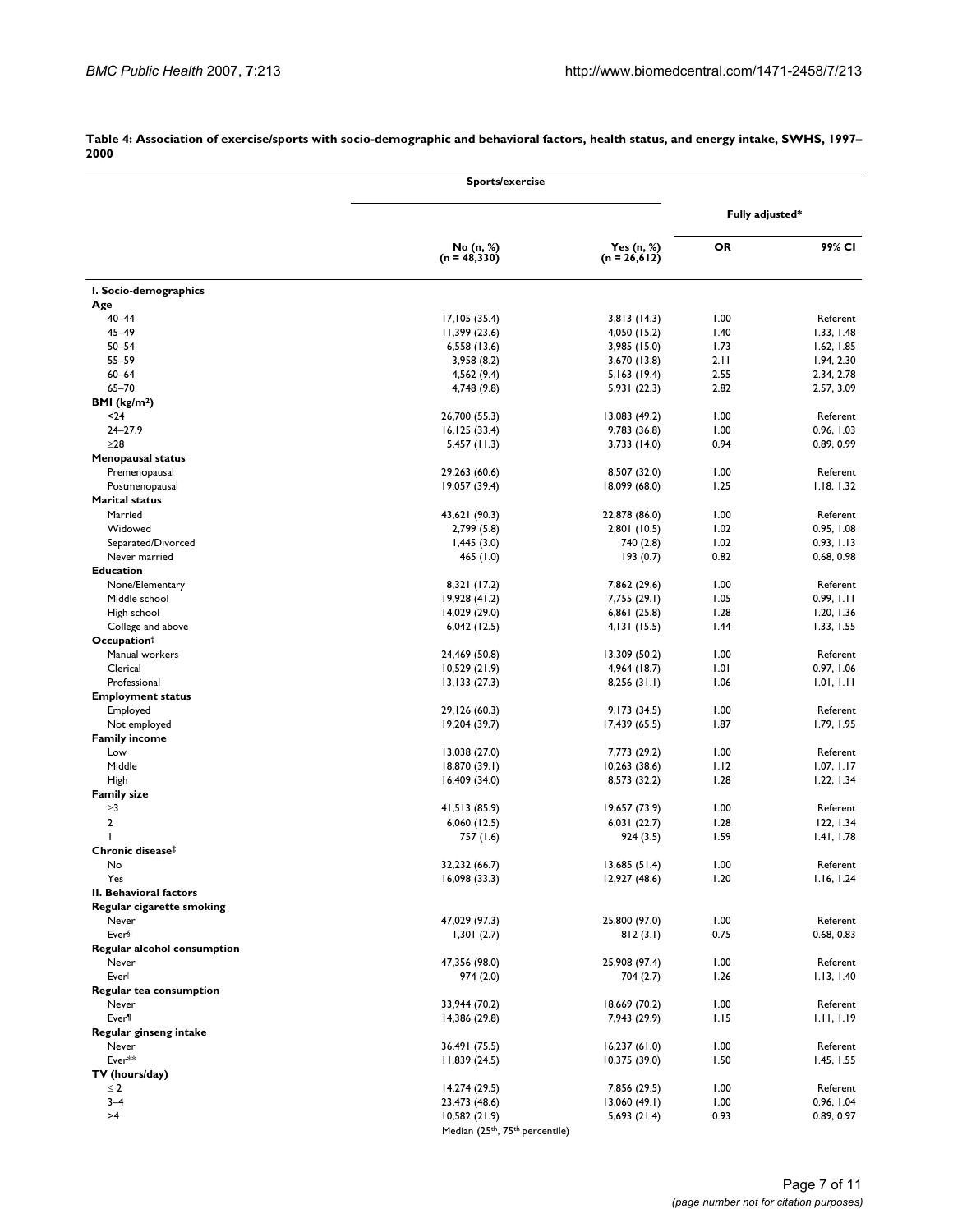**Table 4: Association of exercise/sports with socio-demographic and behavioral factors, health status, and energy intake, SWHS, 1997– 2000** *(Continued)*

| III. Total dietary energy intake (1,000 kcal/day) | $1,636$ (1,404.8, 1,904.1) | $1,652$ (1,421.5, 1,916.8) |  |
|---------------------------------------------------|----------------------------|----------------------------|--|
|                                                   |                            |                            |  |

\* Adjusted for all variables presented in the table; OR: odds ratio, CI: confidence interval

† Longest job

‡ Chronic disease includes: coronary heart disease, hypertension, stroke, chronic bronchitis, asthma, tuberculosis, chronic hepatitis, chronic pancreatitis, diabetes mellitus and cancer

§ Had smoked at least one cigarette per day for more than 6 months continuously

||Had consumed alcohol at least 3 times per week for more than 6 months continuously

¶ Had consumed tea at least 3 times per week for more than 6 months continuously

\*\*Had consumed ginseng at least 5 times per year during the past 3 years

#### **Table 5: Associations of non-exercise domains with socio-demographic and behavioral factors, health status, and energy intake, SWHS, 1997–2000**

|                             | Fully adjusted OR and 99% CI* |            |                 |            |                  |            |
|-----------------------------|-------------------------------|------------|-----------------|------------|------------------|------------|
|                             | Transportationt               |            | Daily activity# |            | <b>Housework</b> |            |
| I. Socio-demographic        |                               |            |                 |            |                  |            |
| Age                         |                               |            |                 |            |                  |            |
| $40 - 44$                   | 1.00                          | Referent   | 1.00            | Referent   | 1.00             | Referent   |
| $45 - 49$                   | 0.95                          | 0.91, 1.00 | 0.93            | 0.89, 0.98 | 1.00             | 0.96, 1.05 |
| $50 - 54$                   | 0.90                          | 0.84, 0.97 | 1.05            | 0.99, 1.12 | 1.21             | 1.14, 1.29 |
| $55 - 59$                   | 0.90                          | 0.80, 1.01 | 1.11            | 1.01, 1.21 | 1.35             | 1.24, 1.46 |
| $60 - 64$                   | 0.80                          | 0.69, 0.92 | 1.07            | 0.98, 1.16 | 1.35             | 1.23, 1.47 |
| $65 - 70$                   | 0.55                          | 0.45, 0.67 | 1.02            | 0.93, 1.11 | 1.16             | 1.06, 1.26 |
| <b>BMI</b> ( $kg/m2$ )      |                               |            |                 |            |                  |            |
| $24$                        | 1.00                          | Referent   | 1.00            | Referent   | 1.00             | Referent   |
| $24 - 27.9$                 | 1.08                          | 1.04, 1.14 | 1.06            | 1.03, 1.10 | 1.05             | 1.02, 1.09 |
| $\geq$ 28                   | 0.99                          | 0.91, 1.07 | 1.07            | 1.01, 1.12 | 1.01             | 0.96, 1.06 |
| <b>Menopausal status</b>    |                               |            |                 |            |                  |            |
| Premenopausal               | 1.00                          | Referent   | 1.00            | Referent   | 1.00             | Referent   |
| Postmenopausal              | 1.00                          | 0.93, 1.07 | 1.02            | 0.96, 1.08 | 0.98             | 0.92, 1.04 |
| <b>Marital status</b>       |                               |            |                 |            |                  |            |
| Married                     | 1.00                          | Referent   | 1.00            | Referent   | 1.00             | Referent   |
| Widowed                     | 1.26                          | 1.10.1.43  | 1.05            | 0.98. 1.12 | 0.87             | 0.82, 0.93 |
| Separated/Divorced          | 1.14                          | 1.01, 1.30 | 0.98            | 0.89, 1.08 | 0.91             | 0.82, 1.00 |
| Never married               | 0.82                          | 0.66, 1.03 | 0.70            | 0.58, 0.83 | 0.60             | 0.50, 0.72 |
| <b>Education</b>            |                               |            |                 |            |                  |            |
| None/Elementary             | 1.00                          | Referent   | 1.00            | Referent   | 1.00             | Referent   |
| Middle school               | 0.63                          | 0.56, 0.71 | 0.93            | 0.88, 0.98 | 1.21             | 1.15.1.28  |
| High school                 | 0.48                          | 0.43, 0.54 | 0.75            | 0.71, 0.80 | 0.96             | 0.90, 1.02 |
| College and above           | 0.35                          | 0.31, 0.40 | 0.53            | 0.49, 0.57 | 0.65             | 0.61, 0.70 |
| <b>Occupation</b> §         |                               |            |                 |            |                  |            |
| Manual workers              | 1.00                          | Referent   | 1.00            | Referent   | 1.00             | Referent   |
| Clerical                    | 1.13                          | 1.08, 1.20 | 0.97            | 0.93, 1.01 | 0.91             | 0.87, 0.94 |
| Professional                | 0.78                          | 0.73, 0.82 | 0.79            | 0.75, 0.83 | 0.76             | 0.72, 0.79 |
| <b>Employment status</b>    |                               |            |                 |            |                  |            |
| Employed                    |                               |            | 1.00            | Referent   | 1.00             | Referent   |
| Not employed                |                               |            | 3.21            | 3.09, 3.34 | 2.97             | 2.86, 3.09 |
| <b>Family income</b>        |                               |            |                 |            |                  |            |
| Low                         | 1.00                          | Referent   | 1.00            | Referent   | 1.00             | Referent   |
| Middle                      | 0.90                          | 0.85, 0.95 | 0.94            | 0.90, 0.98 | 1.01             | 0.97, 1.05 |
| High                        | 0.75                          | 0.71, 0.80 | 0.79            | 0.76, 0.83 | 0.93             | 0.89, 0.97 |
| <b>Family size</b>          |                               |            |                 |            |                  |            |
| $\geq$ 3                    | 1.00                          | Referent   | 1.00            | Referent   | 1.00             | Referent   |
| $\mathbf{2}$                | 0.88                          | 0.81, 0.96 | 0.82            | 0.78, 0.86 | 0.58             | 0.56, 0.61 |
| ı                           | 0.73                          | 0.59, 0.91 | 0.67            | 0.60, 0.76 | 0.26             |            |
| Chronic diseasell           |                               |            |                 |            |                  | 0.23, 0.30 |
| No                          | 1.00                          | Referent   | 1.00            | Referent   | 1.00             | Referent   |
| Yes                         |                               |            | 0.96            |            | 0.90             |            |
|                             | 0.92                          | 0.87, 0.96 |                 | 0.93, 0.99 |                  | 0.87, 0.93 |
| II. Behavioral factors      |                               |            |                 |            |                  |            |
| Regular cigarette smoking   |                               |            |                 |            |                  |            |
| Never                       | 1.00                          | Referent   | 1.00            | Referent   | 1.00             | Referent   |
| Ever <sup>¶</sup>           | 1.05                          | 0.87, 1.26 | 0.87            | 0.79, 0.96 | 0.83             | 0.75, 0.91 |
| Regular alcohol consumption |                               |            |                 |            |                  |            |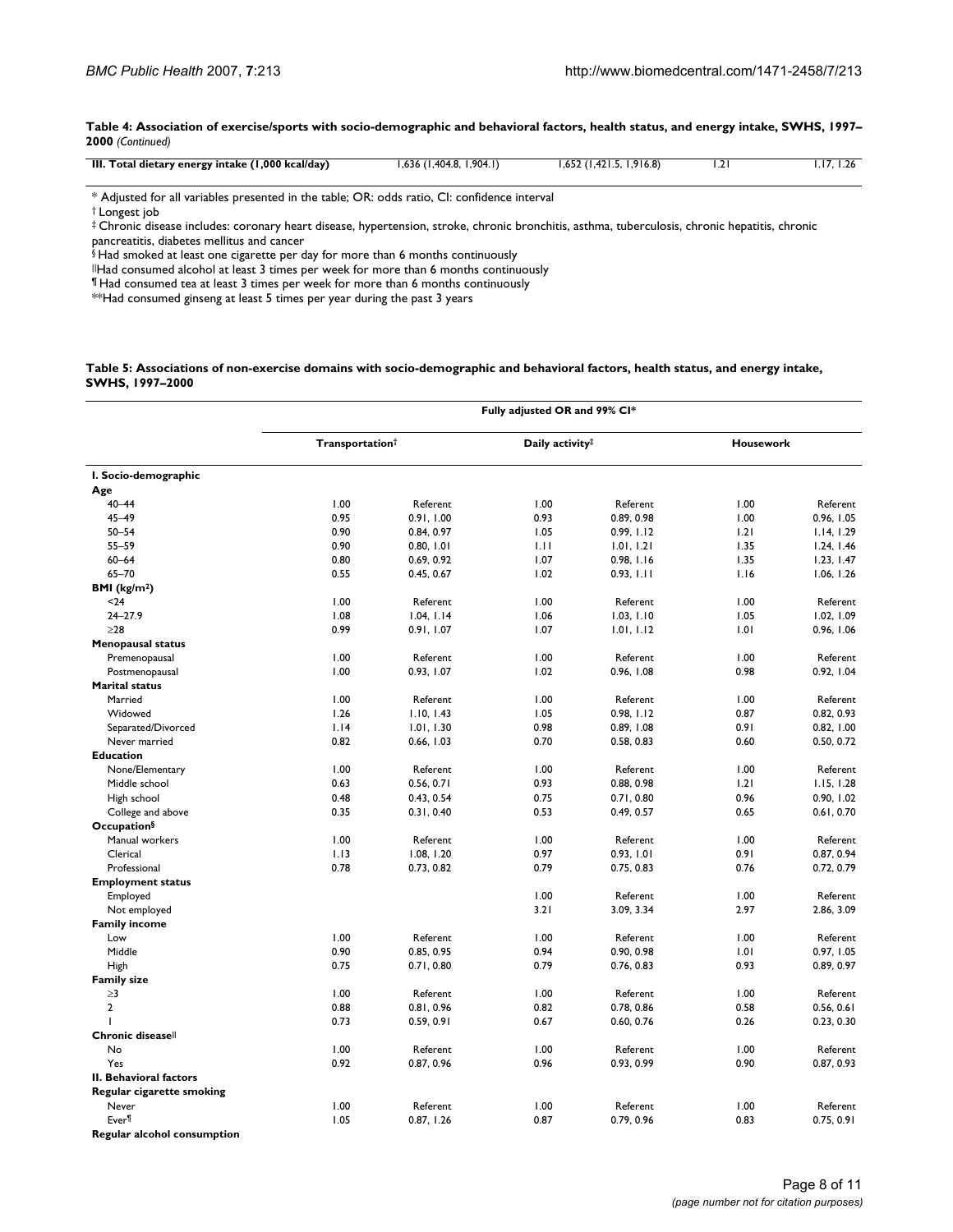| Never                                                  | 00 <sub>1</sub> | Referent   | 00.1 | Referent   | 1.00 | Referent   |
|--------------------------------------------------------|-----------------|------------|------|------------|------|------------|
| Ever**                                                 | 1.03            | 0.89.1.19  | 0.99 | 0.89.1.10  | 0.90 | 0.81, 1.00 |
| Regular tea consumption                                |                 |            |      |            |      |            |
| Never                                                  | 1.00            | Referent   | 1.00 | Referent   | 1.00 | Referent   |
| Ever <sup>††</sup>                                     | 0.94            | 0.90, 0.98 | 0.96 | 0.93.1.00  | 0.92 | 0.89, 0.95 |
| Regular ginseng intake                                 |                 |            |      |            |      |            |
| Never                                                  | 1.00            | Referent   | 00.1 | Referent   | 1.00 | Referent   |
| Ever#                                                  | 0.96            | 0.92. 1.01 | 0.95 | 0.91.0.98  | 0.90 | 0.87, 0.93 |
| TV (hours/day)                                         |                 |            |      |            |      |            |
| $\leq 2$                                               | 1.00            | Referent   | 00.1 | Referent   | 1.00 | Referent   |
| $3 - 4$                                                | 0.98            | 0.93.1.02  | 1.04 | 1.00, 1.07 | 1.07 | 1.03, 1.11 |
| >4                                                     | 1.02            | 0.96.1.09  | 0.09 | 1.04. 1.14 | 1.11 | 1.06. 1.16 |
| III. Total dietary energy intake<br>$(1,000$ kcal/day) | 1.31            | 1.25, 1.38 | 1.38 | 1.33, 1.50 | 1.28 | 1.23, 1.33 |

**Table 5: Associations of non-exercise domains with socio-demographic and behavioral factors, health status, and energy intake, SWHS, 1997–2000** *(Continued)*

\* Adjusted for all variables presented in the table; OR: odds ratio, CI: confidence interval

† Transportation to/from work; analyses conducted only among those employed at the time of interview ‡ Includes walking and cycling for daily errands (e.g. for shopping, etc)

§Longest job

||Chronic disease includes: coronary heart disease, hypertension, stroke, chronic bronchitis, asthma, tuberculosis, chronic hepatitis, chronic pancreatitis, diabetes mellitus, and cancer ¶ Had smoked at least one cigarette per day for more than 6 months continuously

<sup> $\dagger$ †</sup>Had consumed tea at least 3 times per week for more than 6 months continuously<br> $\ddagger$ ‡Had consumed ginseng at least 5 times per year during the past 3 years

Most previous studies conducted in the United States and Europe have found that participation in physical activity decreases with age [25,26,32]. However, in this study, age was positively associated with exercise/sports participation, which is consistent with other studies conducted in Asia [53,54]. This effect is mainly due to increased exercise participation after retirement, which occurs between the ages of 50 and 55 for most Chinese women. Another interesting finding in this population was the positive association between medical history of chronic disease and exercise/sports, most likely an effect of women seeking healthy behaviors following disease diagnosis. As expected, most of these women engaged in traditional Chinese exercises. These observations underscore the need for careful assessment of the history of chronic disease as a potential confounder or effect modifier in etiologic studies of physical activity.

The positive associations of non-smoking status, tea consumption, and ginseng intake with participation in exercise/sports but not in non-exercise activities suggest that regular exercisers are prone to engage in other healthy behaviors as well. Similar to previous reports [33,38], alcohol consumption was positively associated with participation in exercise/sports. However, smoking and alcohol consumption are uncommon (2.4%, and 1.9%, respectively) in this population [44].

#### *Strengths and limitations*

This study is one of the largest and most comprehensive population-based surveys investigating patterns and correlates of physical activity, and the first such study conducted among urban Chinese women. The populationbased design and a participation rate of more than 90% allowed a direct estimation of the prevalence of physical activity levels in Chinese women from Shanghai and also minimized selection bias. However, these results cannot be generalized to non-urban or younger women who were not included in the SWHS [44].

The physical activity questionnaire was intervieweradministered and provided a comprehensive picture of participants' physical activity patterns by collecting extensive and detailed information on the type, duration, and length of various domains of physical activity. A limitation of this questionnaire is that it did not distinguish between differences or changes in exercise habits that might have occurred during the 5-year period covered by the questionnaire and current exercise patterns. However, in the validation study of the PAQ, we found that the 5 year average of exercise habits correlated well with exercise during the preceding year as measured by multiple 7-day PAQ and 7-day logs [45], suggesting that exercise patterns in our study population are relatively stable and that the averaged exercise for the preceding 5 years reflects the participants' current exercise patterns. Because of the crosssectional nature of data, the temporality of the observed associations cannot be determined and no causal inferences can be made. These limitations should be considered when interpreting the results.

#### **Conclusion**

This study describes the unique pattern of physical activity, dominated by non-exercise, moderate intensity activities in urban, middle-aged and elderly Chinese women. It also shows that correlates of physical activity vary by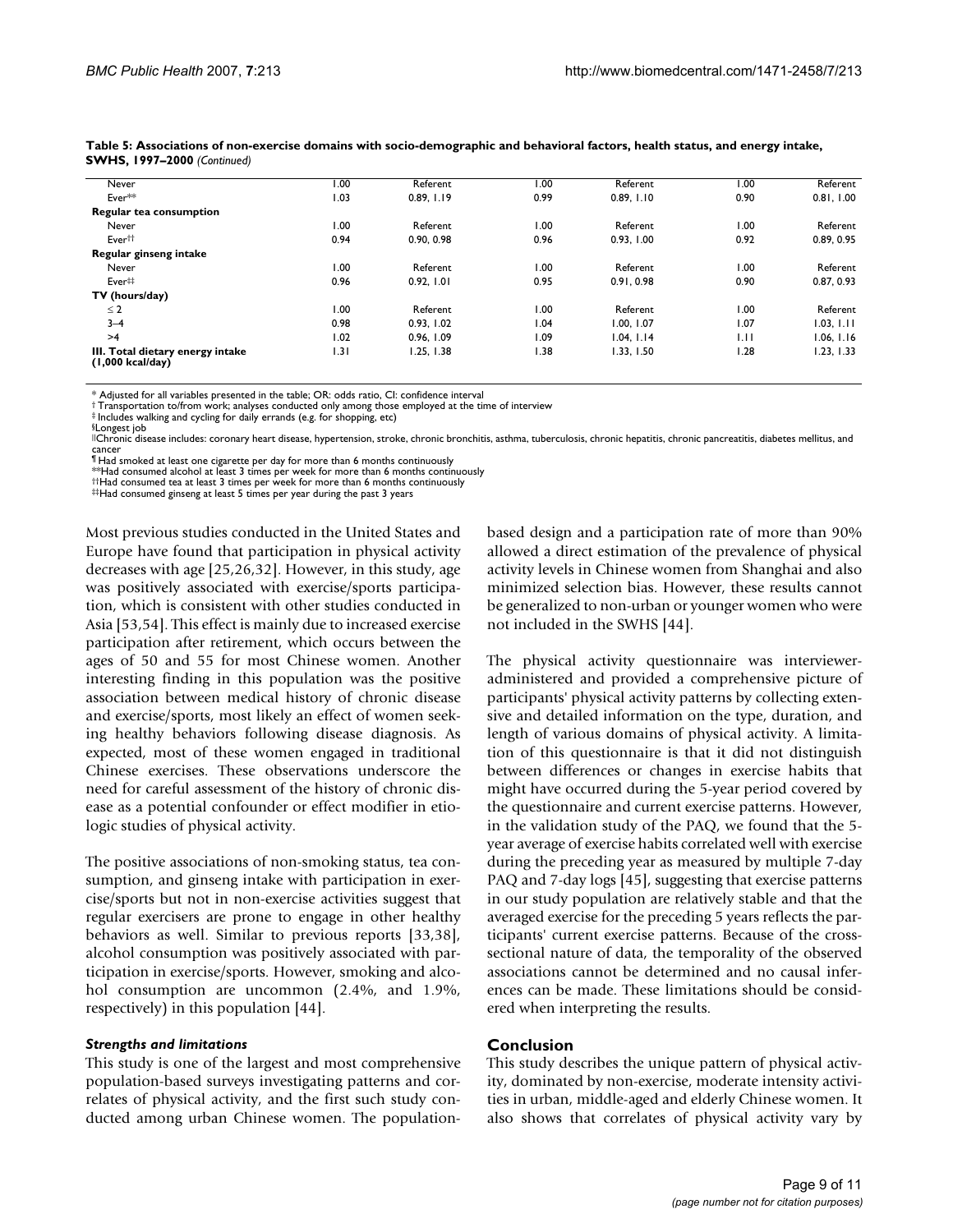domain in this population. These findings have public health implications in designing interventions to promote participation in physical activity. Follow-up of this cohort of women will allow the identification of trends in physical activity and prospective investigation of the effect of physical activity on various health outcomes.

#### **Abbreviations**

ACSM- American College for Sports Medicine

BMI- Body Mass Index

CDC- Centers for Disease Control and Prevention

CI- Confidence Interval

MET- Metabolic Equivalents of Task

OR- Odds Ratio

SWHS- Shanghai Women's Health Study

WHO- World Health Organization

#### **Competing interests**

The author(s) declare that they have no competing interests.

#### **Authors' contributions**

ALJ performed the statistical analyses, interpreted the findings and drafted the manuscript. WW participated in the statistical analyses, result interpretation and manuscript preparation. YTG participated in study design, directed subjects' recruitment and data collection and participated in manuscript preparation. CEM participated in the statistical analyses, result interpretation and manuscript preparation. GY participated in study design, subjects' recruitment and data collection and manuscript preparation. HLL participated in subjects' recruitment and data collection. WZ obtained funding, designed the study, and participated in manuscript preparation. XOS contributed to study design and implementation, oversaw the study project, and participated in result interpretation and manuscript preparation.

All authors read and approved the submitted manuscript.

#### **Acknowledgements**

This research was supported by National Institutes of Health research grant RO1 CA70867.

The authors thank the research staff of the Shanghai Women's Health Study for their contribution in data collection and Ms. Bethanie Hull and Ms. Brandy Bentley for technical support in preparing the manuscript.

#### **References**

- 1. Sundquist K, Qvist J, Johansson SE, Sundquist J: **[The long-term](http://www.ncbi.nlm.nih.gov/entrez/query.fcgi?cmd=Retrieve&db=PubMed&dopt=Abstract&list_uids=15917014) [effect of physical activity on incidence of coronary heart dis](http://www.ncbi.nlm.nih.gov/entrez/query.fcgi?cmd=Retrieve&db=PubMed&dopt=Abstract&list_uids=15917014)[ease: a 12-year follow-up study.](http://www.ncbi.nlm.nih.gov/entrez/query.fcgi?cmd=Retrieve&db=PubMed&dopt=Abstract&list_uids=15917014)** *Prev Med* 2005, **41:**219-225.
- 2. Li TY, Rana IS, Manson JE, Willett WC, Stampfer MJ, Colditz GA, Rexrode KM, Hu FB: **[Obesity as compared with physical activ](http://www.ncbi.nlm.nih.gov/entrez/query.fcgi?cmd=Retrieve&db=PubMed&dopt=Abstract&list_uids=16449729)[ity in predicting risk of coronary heart disease in women.](http://www.ncbi.nlm.nih.gov/entrez/query.fcgi?cmd=Retrieve&db=PubMed&dopt=Abstract&list_uids=16449729)** *Circulation* 2006, **113:**499-506.
- 3. Pereira MA, Folsom AR, McGovern PG, Carpenter M, Arnett DK, Liao D, Szklo M, Hutchinson RG: **[Physical activity and incident](http://www.ncbi.nlm.nih.gov/entrez/query.fcgi?cmd=Retrieve&db=PubMed&dopt=Abstract&list_uids=10072750) [hypertension in black and white adults: the Atherosclerosis](http://www.ncbi.nlm.nih.gov/entrez/query.fcgi?cmd=Retrieve&db=PubMed&dopt=Abstract&list_uids=10072750) [Risk in Communities Study.](http://www.ncbi.nlm.nih.gov/entrez/query.fcgi?cmd=Retrieve&db=PubMed&dopt=Abstract&list_uids=10072750)** *Prev Med* 1999, **28:**304-312.
- 4. Barengo NC, Hu G, Kastarinen M, Lakka TA, Pekkarinen H, Nissinen A, Tuomilehto |: [Low physical activity as a predictor for antihy](http://www.ncbi.nlm.nih.gov/entrez/query.fcgi?cmd=Retrieve&db=PubMed&dopt=Abstract&list_uids=15662217)**[pertensive drug treatment in 25-64-year-old populations in](http://www.ncbi.nlm.nih.gov/entrez/query.fcgi?cmd=Retrieve&db=PubMed&dopt=Abstract&list_uids=15662217) [eastern and south-western Finland.](http://www.ncbi.nlm.nih.gov/entrez/query.fcgi?cmd=Retrieve&db=PubMed&dopt=Abstract&list_uids=15662217)** *J Hypertens* 2005, **23:**293-299.
- 5. Wendel-Vos GC, Schuit AJ, Feskens EJ, Boshuizen HC, Verschuren WM, Saris WH, Kromhout D: **[Physical activity and stroke. A](http://www.ncbi.nlm.nih.gov/entrez/query.fcgi?cmd=Retrieve&db=PubMed&dopt=Abstract&list_uids=15166195) [meta-analysis of observational data.](http://www.ncbi.nlm.nih.gov/entrez/query.fcgi?cmd=Retrieve&db=PubMed&dopt=Abstract&list_uids=15166195)** *Int J Epidemiol* 2004, **33:**787-798.
- 6. Hu G, Sarti C, Jousilahti P, Silventoinen K, Barengo NC, Tuomilehto J: **[Leisure time, occupational, and commuting physical activ](http://www.ncbi.nlm.nih.gov/entrez/query.fcgi?cmd=Retrieve&db=PubMed&dopt=Abstract&list_uids=16081862)[ity and the risk of stroke.](http://www.ncbi.nlm.nih.gov/entrez/query.fcgi?cmd=Retrieve&db=PubMed&dopt=Abstract&list_uids=16081862)** *Stroke* 2005, **36:**1994-1999.
- 7. Hu FB, Sigal RJ, Rich-Edwards JW, Colditz GA, Solomon CG, Willett WC, Speizer FE, Manson JE: **Walking compared with vigorous physical activity and risk of type 2 diabetes in women: a prospective study.** *JAMA* 1999, **%20;282:**1433-1439.
- 8. Meisinger C, Lowel H, Thorand B, Doring A: **[Leisure time physical](http://www.ncbi.nlm.nih.gov/entrez/query.fcgi?cmd=Retrieve&db=PubMed&dopt=Abstract&list_uids=15616798) [activity and the risk of type 2 diabetes in men and women](http://www.ncbi.nlm.nih.gov/entrez/query.fcgi?cmd=Retrieve&db=PubMed&dopt=Abstract&list_uids=15616798) from the general population. The MONICA/KORA Augs[burg Cohort Study.](http://www.ncbi.nlm.nih.gov/entrez/query.fcgi?cmd=Retrieve&db=PubMed&dopt=Abstract&list_uids=15616798)** *Diabetologia* 2005, **48:**27-34.
- 9. Slattery ML, Edwards S, Curtin K, Ma K, Edwards R, Holubkov R, Schaffer D: **[Physical activity and colorectal cancer.](http://www.ncbi.nlm.nih.gov/entrez/query.fcgi?cmd=Retrieve&db=PubMed&dopt=Abstract&list_uids=12882943)** *Am J Epidemiol* 2003, **158:**214-224.
- 10. Lagerros YT, Hsieh SF, Hsieh CC: **[Physical activity in adoles](http://www.ncbi.nlm.nih.gov/entrez/query.fcgi?cmd=Retrieve&db=PubMed&dopt=Abstract&list_uids=15075782)[cence and young adulthood and breast cancer risk: a quanti](http://www.ncbi.nlm.nih.gov/entrez/query.fcgi?cmd=Retrieve&db=PubMed&dopt=Abstract&list_uids=15075782)[tative review.](http://www.ncbi.nlm.nih.gov/entrez/query.fcgi?cmd=Retrieve&db=PubMed&dopt=Abstract&list_uids=15075782)** *Eur J Cancer Prev* 2004, **13:**5-12.
- 11. Matthews CE, Xu WH, Zheng W, Gao YT, Ruan ZX, Cheng JR, Xiang YB, Shu XO: **[Physical activity and risk of endometrial cancer:](http://www.ncbi.nlm.nih.gov/entrez/query.fcgi?cmd=Retrieve&db=PubMed&dopt=Abstract&list_uids=15824143) [a report from the Shanghai endometrial cancer study.](http://www.ncbi.nlm.nih.gov/entrez/query.fcgi?cmd=Retrieve&db=PubMed&dopt=Abstract&list_uids=15824143)** *Cancer Epidemiol Biomarkers Prev* 2005, **14:**779-785.
- 12. Malin A, Matthews CE, Shu XO, Cai H, Dai Q, Jin F, Gao YT, Zheng W: **[Energy balance and breast cancer risk.](http://www.ncbi.nlm.nih.gov/entrez/query.fcgi?cmd=Retrieve&db=PubMed&dopt=Abstract&list_uids=15941962)** *Cancer Epidemiol Biomarkers Prev* 2005, **14:**1496-1501.
- 13. Kemmler W, von Stengel S, Weineck J, Lauber D, Kalender W, Engelke K: **[Exercise effects on menopausal risk factors of early](http://www.ncbi.nlm.nih.gov/entrez/query.fcgi?cmd=Retrieve&db=PubMed&dopt=Abstract&list_uids=15692313) [postmenopausal women: 3-yr Erlangen fitness osteoporosis](http://www.ncbi.nlm.nih.gov/entrez/query.fcgi?cmd=Retrieve&db=PubMed&dopt=Abstract&list_uids=15692313) [prevention study results.](http://www.ncbi.nlm.nih.gov/entrez/query.fcgi?cmd=Retrieve&db=PubMed&dopt=Abstract&list_uids=15692313)** *Med Sci Sports Exerc* 2005, **37:**194-203.
- 14. Littman AJ, Kristal AR, White E: **[Effects of physical activity inten](http://www.ncbi.nlm.nih.gov/entrez/query.fcgi?cmd=Retrieve&db=PubMed&dopt=Abstract&list_uids=15672107)[sity, frequency, and activity type on 10-y weight change in](http://www.ncbi.nlm.nih.gov/entrez/query.fcgi?cmd=Retrieve&db=PubMed&dopt=Abstract&list_uids=15672107) [middle-aged men and women.](http://www.ncbi.nlm.nih.gov/entrez/query.fcgi?cmd=Retrieve&db=PubMed&dopt=Abstract&list_uids=15672107)** *Int J Obes (Lond)* 2005, **29:**524-533.
- 15. Hill JO, Wyatt HR: **[Role of physical activity in preventing and](http://www.ncbi.nlm.nih.gov/entrez/query.fcgi?cmd=Retrieve&db=PubMed&dopt=Abstract&list_uids=16020440) [treating obesity.](http://www.ncbi.nlm.nih.gov/entrez/query.fcgi?cmd=Retrieve&db=PubMed&dopt=Abstract&list_uids=16020440)** *J Appl Physiol* 2005, **99:**765-770.
- 16. Slentz CA, Aiken LB, Houmard JA, Bales CW, Johnson JL, Tanner CJ, Duscha BD, Kraus WE: **[Inactivity, exercise, and visceral fat.](http://www.ncbi.nlm.nih.gov/entrez/query.fcgi?cmd=Retrieve&db=PubMed&dopt=Abstract&list_uids=16002776) [STRRIDE: a randomized, controlled study of exercise inten](http://www.ncbi.nlm.nih.gov/entrez/query.fcgi?cmd=Retrieve&db=PubMed&dopt=Abstract&list_uids=16002776)[sity and amount.](http://www.ncbi.nlm.nih.gov/entrez/query.fcgi?cmd=Retrieve&db=PubMed&dopt=Abstract&list_uids=16002776)** *J Appl Physiol* 2005, **99:**1613-1618.
- 17. Andersen LB, Schnohr P, Schroll M, Hein HO: **[All-cause mortality](http://www.ncbi.nlm.nih.gov/entrez/query.fcgi?cmd=Retrieve&db=PubMed&dopt=Abstract&list_uids=10847255) [associated with physical activity during leisure time, work,](http://www.ncbi.nlm.nih.gov/entrez/query.fcgi?cmd=Retrieve&db=PubMed&dopt=Abstract&list_uids=10847255)** [sports, and cycling to work.](http://www.ncbi.nlm.nih.gov/entrez/query.fcgi?cmd=Retrieve&db=PubMed&dopt=Abstract&list_uids=10847255) **160:**1621-1628.
- 18. Hu FB, Willett WC, Li T, Stampfer MJ, Colditz GA, Manson JE: **[Adi](http://www.ncbi.nlm.nih.gov/entrez/query.fcgi?cmd=Retrieve&db=PubMed&dopt=Abstract&list_uids=15616204)[posity as compared with physical activity in predicting mor](http://www.ncbi.nlm.nih.gov/entrez/query.fcgi?cmd=Retrieve&db=PubMed&dopt=Abstract&list_uids=15616204)[tality among women.](http://www.ncbi.nlm.nih.gov/entrez/query.fcgi?cmd=Retrieve&db=PubMed&dopt=Abstract&list_uids=15616204)** *N Engl J Med* 2004, **351:**2694-2703.
- 19. Hu G, Tuomilehto J, Silventoinen K, Barengo NC, Peltonen M, Jousilahti P: **[The effects of physical activity and body mass index on](http://www.ncbi.nlm.nih.gov/entrez/query.fcgi?cmd=Retrieve&db=PubMed&dopt=Abstract&list_uids=15724141) [cardiovascular, cancer and all-cause mortality among 47 212](http://www.ncbi.nlm.nih.gov/entrez/query.fcgi?cmd=Retrieve&db=PubMed&dopt=Abstract&list_uids=15724141) [middle-aged Finnish men and women.](http://www.ncbi.nlm.nih.gov/entrez/query.fcgi?cmd=Retrieve&db=PubMed&dopt=Abstract&list_uids=15724141)** *Int J Obes (Lond)* 2005, **29:**894-902.
- 20. WHO: **Annual global Move for Healt hinitiative: A concept paper.** 2005.